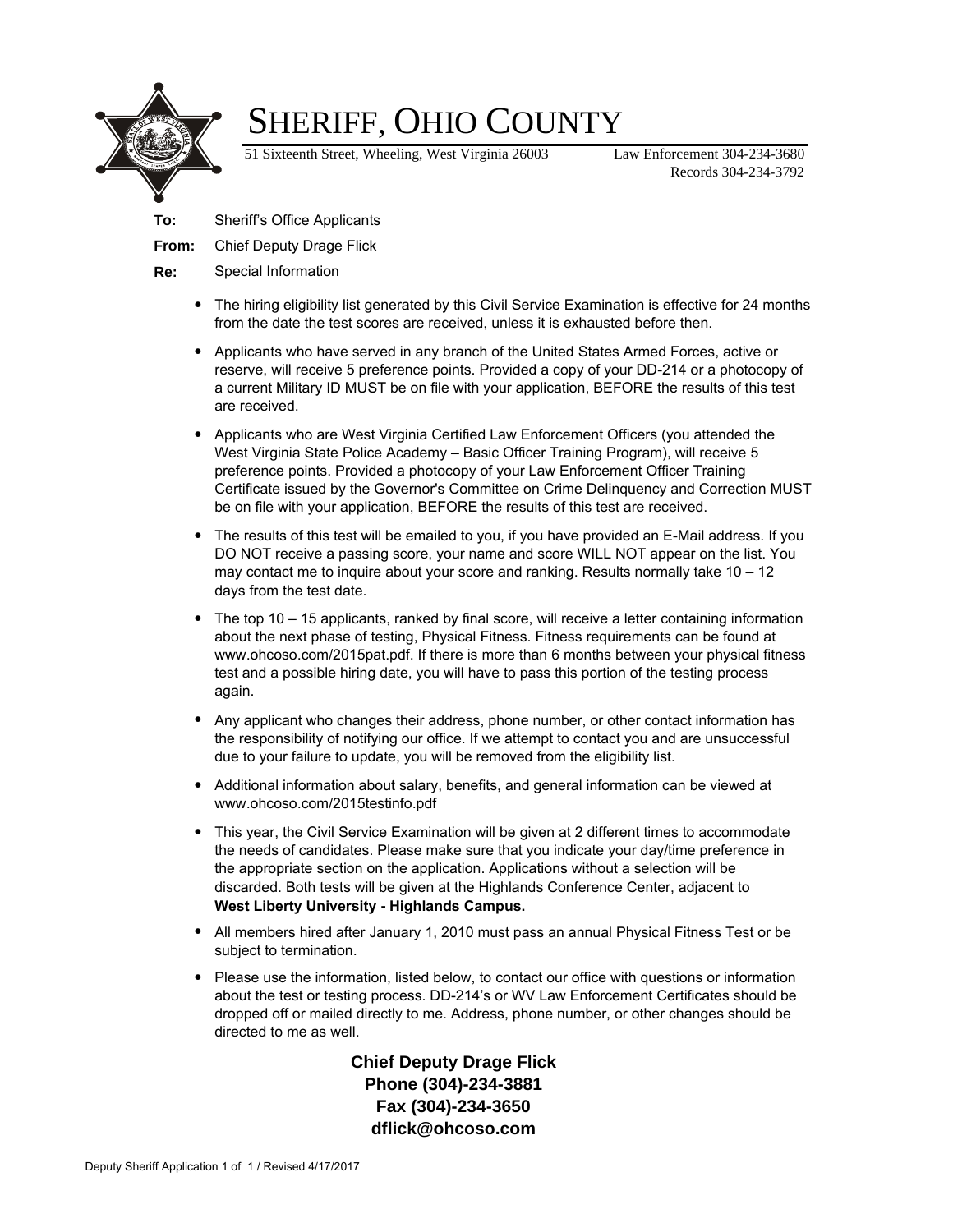

# OHIO COUNTY COMMISSION Deputy Sheriff Examination 1500 Chapline Street, Room 215

Wheeling, West Virginia 26003



## APPLICATION FOR EXAMINATION - DEPUTY SHERIFF

pages if needed. For any question that does not apply, use "N/A" as your answer. DO NOT leave blanks. **INSTRUCTIONS:** Read application thoroughly before providing the requested information. TYPE OR PRINT IN BLACK INK all information required. Fill out this application completely and accurately. All statements in your application are subject to verification. **False, inaccurate or incomplete information may subject** of this application and identify the additional information by the question number. You may attach additional **you to disqualification.** If the writing space provided is inadequate, use the continuation sheet at the end

| 1.  | Name                                                                                                       |                                         |                        |                            |                  |
|-----|------------------------------------------------------------------------------------------------------------|-----------------------------------------|------------------------|----------------------------|------------------|
|     | Last                                                                                                       | First                                   |                        | Middle                     | <b>Suffix</b>    |
| 2.  | List any other names, aliases you have used, including maiden name if applicable                           |                                         |                        |                            |                  |
|     | Last                                                                                                       | First                                   |                        | Middle                     | <b>Suffix</b>    |
| 3.  | Home address<br>No PO boxes                                                                                | Number, Street                          | City, State            |                            | $\overline{Zip}$ |
| 4.  | Home phone (include area code)                                                                             |                                         |                        |                            |                  |
| 5.  | Work phone (include area code)                                                                             | <u> 1980 - Johann Barbara, martin a</u> |                        | (optional)                 |                  |
| 6.  | Cellular phone (include area code)                                                                         |                                         |                        |                            |                  |
| 7.  | E-mail address                                                                                             |                                         |                        |                            |                  |
| 8.  | Date of Birth<br>Month                                                                                     |                                         | Year                   |                            |                  |
|     | Applicants must be between the ages of 18 - 45 on the day of the test.                                     | Day                                     |                        |                            |                  |
| 9.  | Place of Birth                                                                                             |                                         |                        |                            |                  |
|     | City                                                                                                       |                                         | State                  | Zip                        |                  |
| 10. | Social security number:                                                                                    |                                         | <b>11. Sex:</b>        | Male                       | Female           |
| 12. | Color of eyes                                                                                              | Color of hair                           |                        |                            |                  |
| 13. | Distinguishing marks or scars                                                                              |                                         |                        |                            |                  |
| 14. | Are you a United States Citizen?                                                                           | yes                                     | If yes,<br>no          | Native born<br>Naturalized |                  |
|     | Are you prevented from lawfully becoming employed in the country<br>because of visa or immigration status? |                                         |                        | Yes<br>No                  |                  |
| 15. |                                                                                                            |                                         |                        |                            |                  |
|     | Drivers license number                                                                                     | State issued by                         | <b>Expiration date</b> | Class                      |                  |
|     |                                                                                                            |                                         |                        |                            |                  |
|     |                                                                                                            | Sheriff's Office use ONLY               |                        |                            |                  |
|     | Date rcvd:<br>By:                                                                                          | Copy:                                   | Mil                    | <b>WVLE</b><br>Exam 1      | Exam 2           |

By: Mil WVLE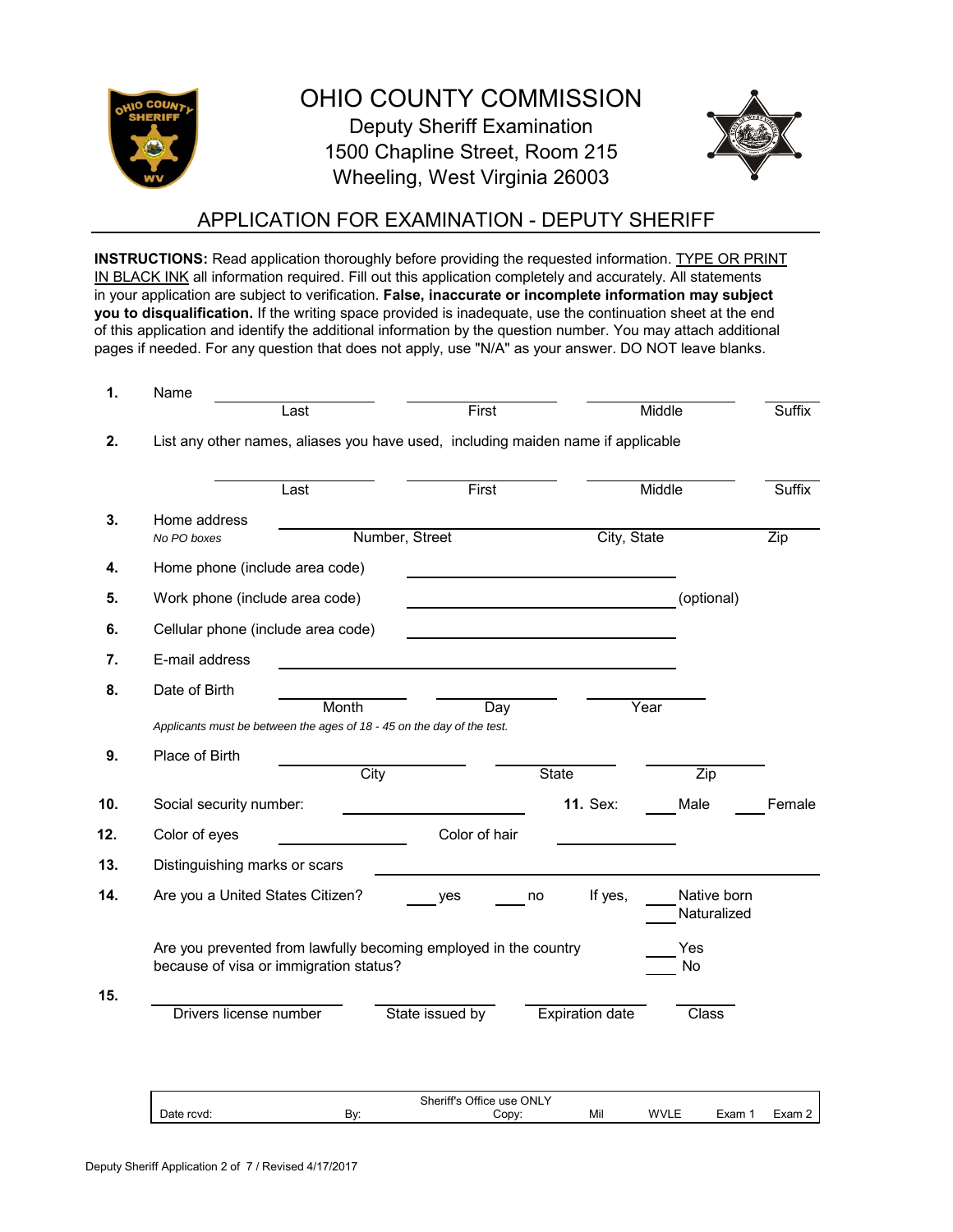#### **16. EDUCATION**

|                                 | Name of School |             | Dates attended | Graduate?      | Academic                      |
|---------------------------------|----------------|-------------|----------------|----------------|-------------------------------|
|                                 | City, State    | <b>FROM</b> | TO             | # Credit hours | Responsibility                |
| <b>High School</b>              |                |             |                | Yes<br>No      | <b>Full Time</b><br>Part Time |
| College                         |                |             |                | Yes<br>No.     | Full Time<br>Part Time        |
| Vocational /<br><b>Business</b> |                |             |                | Yes<br>No      | <b>Full Time</b><br>Part Time |
| Other /<br>Higher<br>Education  |                |             |                | Yes<br>No      | <b>Full Time</b><br>Part Time |

**17.** List any professional licenses or certificates you currently hold, including certification as a law enforcement officer, paramedic, emt, etc.

**18.** Have you ever served in any branch of the United States Military, \_\_\_\_\_\_\_Yes including Guard or Reserve?

No

If you answered yes, please list the branch, unit, dates of service, highest rank obtained, rank at discharge and type of discharge.

*\* To receive 5 Military Preference points, a copy of your DD214 must be attached to this application. If you are still on active duty or serving in the Guard or Reserve, a photocopy of your military ID should be attached.*

#### **19. REFERENCES** Please list 5 references, not related to you.

| <b>NAME</b> | <b>ADDRESS</b> | <b>DAYTIME PHONE</b> | <b>OTHER PHONE</b> | <b>YEARS</b><br><b>KNOWN</b> |
|-------------|----------------|----------------------|--------------------|------------------------------|
|             |                |                      |                    |                              |
|             |                |                      |                    |                              |
|             |                |                      |                    |                              |
|             |                |                      |                    |                              |
|             |                |                      |                    |                              |

**<sup>20.</sup>** Have you ever been a law enforcement officer or held a similar position? Yes No If you answered yes, please list the location, dates of employment, and reason for leaving. *\* Please attach a copy of your West Virginia Law Enforcement Certificate to this application*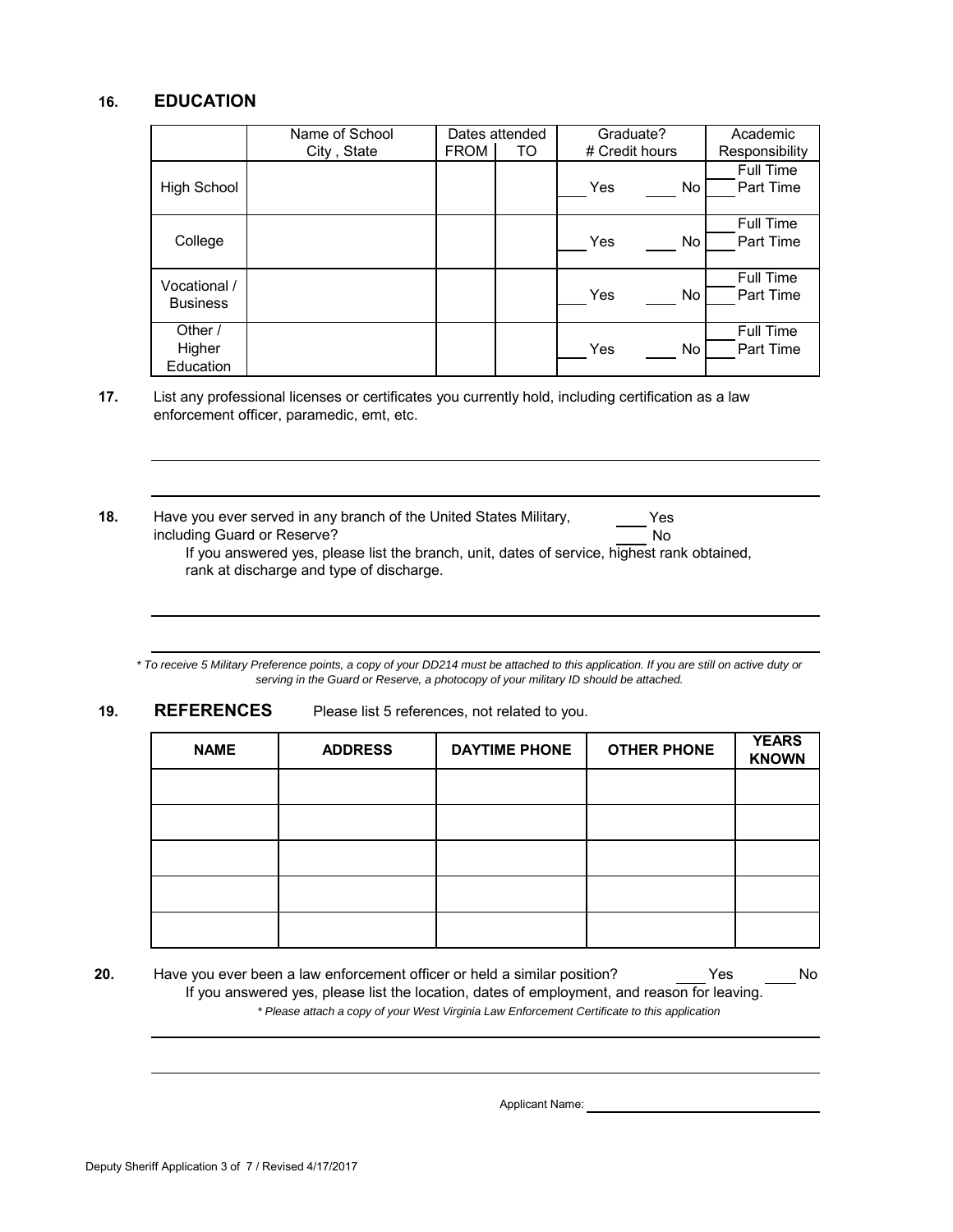### **21. EMPLOYMENT HISTORY**

 $\overline{1}$ 

List all jobs you have held for the last 10 years, including periods of unemployment. List your present or most recent job first. Include Military service in proper time sequence. Also include temporary, parttime, and volunteer jobs.

| Ί.               | Employer                    | Telephone #       | From:             |                        |
|------------------|-----------------------------|-------------------|-------------------|------------------------|
|                  |                             |                   |                   | Month / Year           |
|                  | Address                     |                   | To:               |                        |
|                  |                             |                   |                   | Month / Year           |
|                  | Supervisor's Name and Title |                   |                   | Full Time<br>Part Time |
|                  | Your Title:                 | Type of Business: |                   |                        |
|                  | Your Duties:                |                   | Salary per Month: |                        |
|                  | Reason for leaving:         |                   |                   |                        |
| $\overline{2}$ . |                             |                   |                   |                        |
|                  | Employer                    | Telephone #       | From:             |                        |
|                  |                             |                   |                   | Month / Year           |
|                  | Address                     |                   | To:               |                        |
|                  |                             |                   |                   | Month / Year           |
|                  | Supervisor's Name and Title |                   |                   | Full Time<br>Part Time |
|                  |                             |                   |                   |                        |
|                  | Your Title:                 | Type of Business: |                   |                        |
|                  | Your Duties:                |                   | Salary per Month: |                        |
|                  | Reason for leaving:         |                   |                   |                        |
| $\overline{3}$ . |                             |                   |                   |                        |
|                  | Employer                    | Telephone #       | From:             |                        |
|                  |                             |                   |                   | Month / Year           |
|                  | Address                     |                   | To:               |                        |
|                  |                             |                   |                   | Month / Year           |
|                  | Supervisor's Name and Title |                   |                   | Full Time<br>Part Time |
|                  | Your Title:                 | Type of Business: |                   |                        |
|                  |                             |                   |                   |                        |
|                  | Your Duties:                |                   | Salary per Month: |                        |
|                  | Reason for leaving:         |                   |                   |                        |
|                  |                             |                   |                   |                        |

Indicate by number any of the above employers whom you do not wish us to contact

*Attach additional sheets if needed.*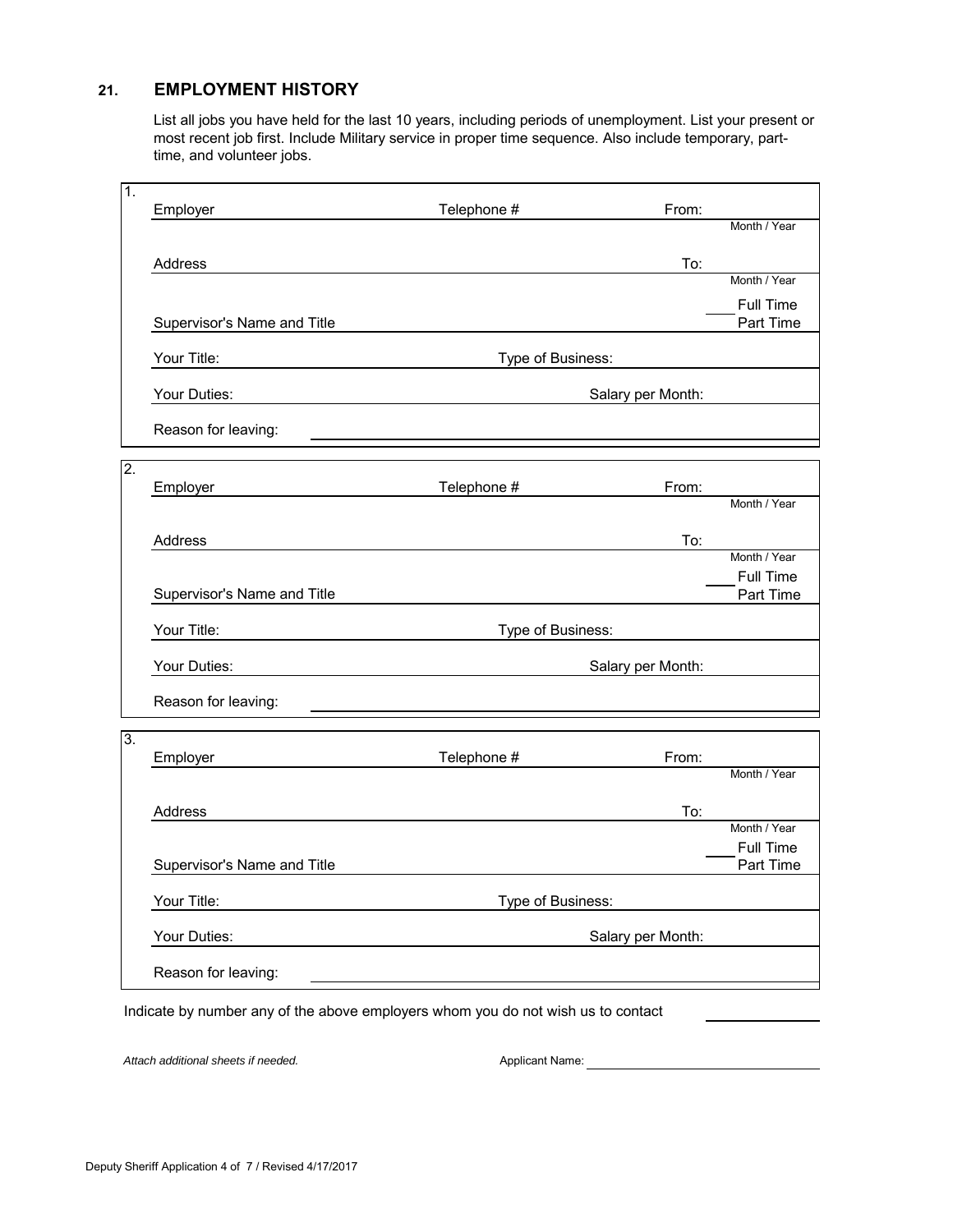| 22. | Have you ever been arrested?<br>ves<br>no                                                                                           |           |
|-----|-------------------------------------------------------------------------------------------------------------------------------------|-----------|
| 23. | Have you ever pled "guilty", "no contest", or have been convicted of<br>any criminal offense, other than a minor traffic violation? | ves<br>no |
| 24. | Were you ever fired, forced to resign from a position, or resigned in<br>lieu of being fired?                                       | ves<br>no |
|     | If you answered yes to any of these three questions, please explain below.                                                          |           |

| 25. | Have you ever been convicted of an act of violence or Domestic Violence?                                                                                                        | yes | no |
|-----|---------------------------------------------------------------------------------------------------------------------------------------------------------------------------------|-----|----|
|     | Have you graduated from High School or obtained a G.E.D?                                                                                                                        | yes | no |
|     | Have you ever been adjudicated to be mentally incompetent?                                                                                                                      | yes | no |
|     | Are you the subject of a Restraining Order or Domestic Violence<br>Protective Order?                                                                                            | yes | no |
|     | Are you a West Virginia resident or will you become a West<br>Virginia Resident prior to your hire date?                                                                        | yes | no |
|     | Will you be at least 18 but less than 45 years old on the test date?                                                                                                            | yes | no |
|     | Are you a habitual criminal?                                                                                                                                                    | yes | no |
|     | Are you a frequent user of non-prescribed prescription or illegal drugs?                                                                                                        | yes | no |
|     | Are you addicted to drugs or alcohol?                                                                                                                                           | yes | no |
|     | Have you received counseling due to addiction to drugs or alcohol?                                                                                                              | yes | no |
|     | Are you willing to submit to pre-employment drug screening?                                                                                                                     | yes | no |
|     | Have you ever attempted a deception or fraud in conjunction with a<br>civil service examination?                                                                                | yes | no |
|     | Do you believe that you can pass the physical fitness test adopted<br>by the Ohio County Sheriff's Office? Information can be found at<br>www.ohcoso.com                        | yes | no |
|     | Are you opposed to using force to fulfill the duties of a Deputy Sheriff?                                                                                                       | yes | no |
|     |                                                                                                                                                                                 |     |    |
|     | Do you have uncorrected or corrected visual acuity of 23/30 in both<br>eyes combined?                                                                                           | yes | no |
|     | Are you colorblind?                                                                                                                                                             | yes | no |
|     | Do you have normal hearing in each ear?                                                                                                                                         | yes | no |
|     | Are you aware that you will have to be examined by a physician<br>and meet the physical requirements necessary to fulfill the<br>responsibilities of a law enforcement officer? | yes | no |
|     | Are you aware that you will have to submit to a polygraph examination?                                                                                                          | yes | no |
|     | Are you aware that if hired you will be required to pass a physical fitness                                                                                                     |     |    |
|     | test annually?                                                                                                                                                                  | yes | no |
|     |                                                                                                                                                                                 |     |    |